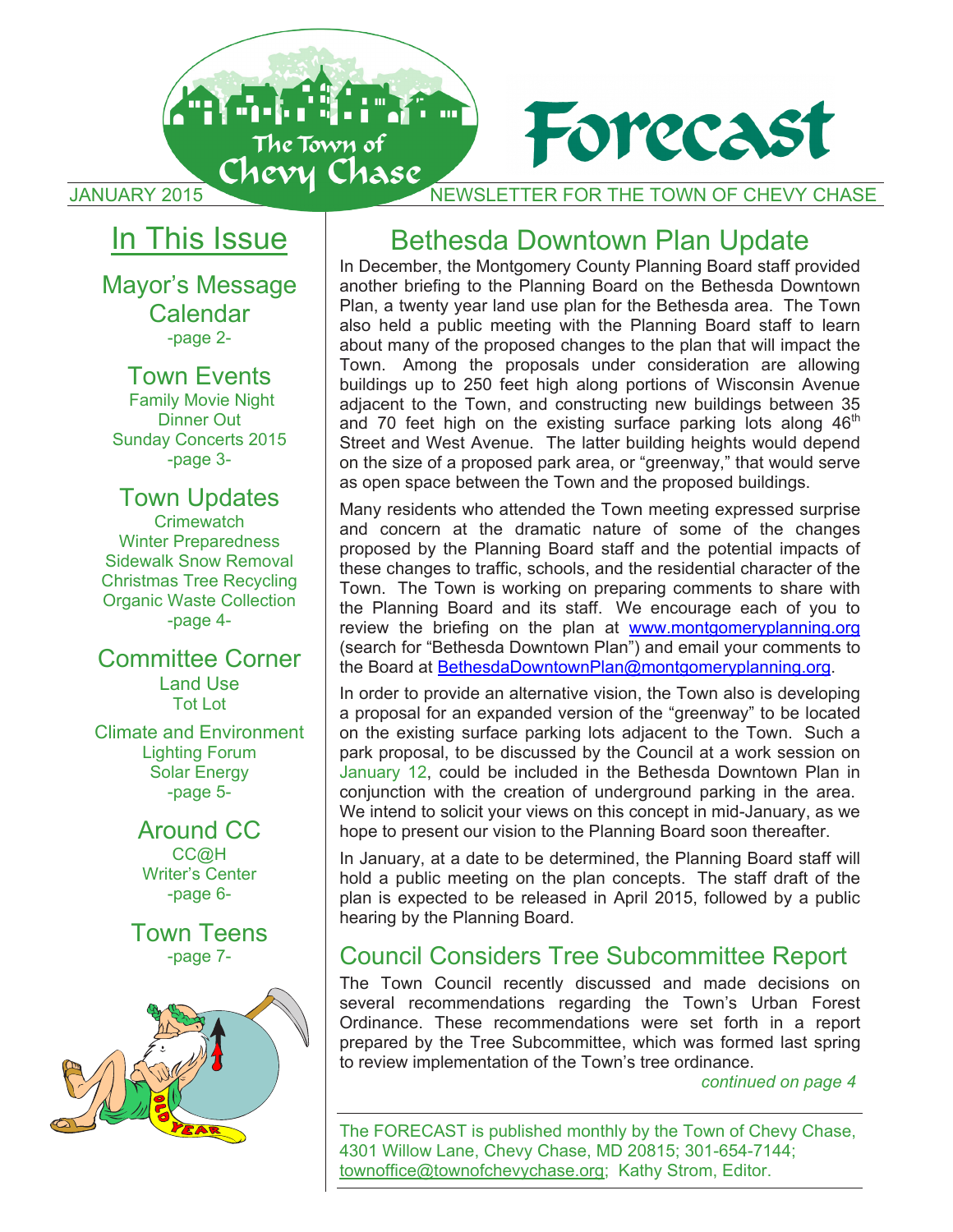## A Message from Mayor Kathy Strom

I hope that all of you had a wonderful holiday season! As we look to the year ahead, two key issues facing the Town are the Bethesda Downtown Plan rewrite and the proposed Purple Line project. Since both projects could have a significant impact on the quality of life for Town residents, the Town will continue to engage actively in both.

The Town recently held a public meeting to allow Town residents to learn more about the County's proposals to expand development in downtown Bethesda. At this meeting, residents expressed their concerns and ideas directly to Montgomery County planning staff members, and Town officials reviewed the Town's involvement in the process to date. In January, the Town will submit comments and alternative proposals to the Planning Board, and we encourage residents to do the same. See page 1 of this newsletter for more information on how to submit your views to the Planning Board.

The Town also continues to work closely with our consultants to advance our concerns related to the proposed Purple Line light rail project. Over the next several months, we will continue to educate decision makers on the flaws of the project – including spiraling costs, weak ridership data, and potential environmental harm. We also will work with federal, state and local officials to help identify alternative, affordable transportation solutions that will improve the quality of life for our community and all communities in Maryland.

We believe our efforts have been productive, and we look forward to continuing this work over the coming months.



January 2 through January 31 - Annual Coat Drive Thursday, January 8 - Community Relations Committee, 7 p.m. Friday, January 9 - Movie Night for Families, 6 p.m. Monday, January 12 - Council Work Sessions, 7 p.m. Tuesday, January 13 - Climate and Environment Committee, 7 p.m. Wednesday, January 14 - Council Meeting, 7 p.m. Thursday, January 15 - Public Services Committee, 7 p.m. Monday, January 19 - Long Range Planning Committee, 7 p.m. Tuesday, January 20 - Land Use Committee, 7 p.m. Tuesday, January 20 - Dinner Out, 7 p.m. Saturday, January 31 - Lighting Forum, 3 p.m.

Sign up on the Town's website www.townofchevychase.org to receive Town Crier emails and Alert TOCC voicemail messages.

> Winter Outerwear Clothing Drive Continues until January 31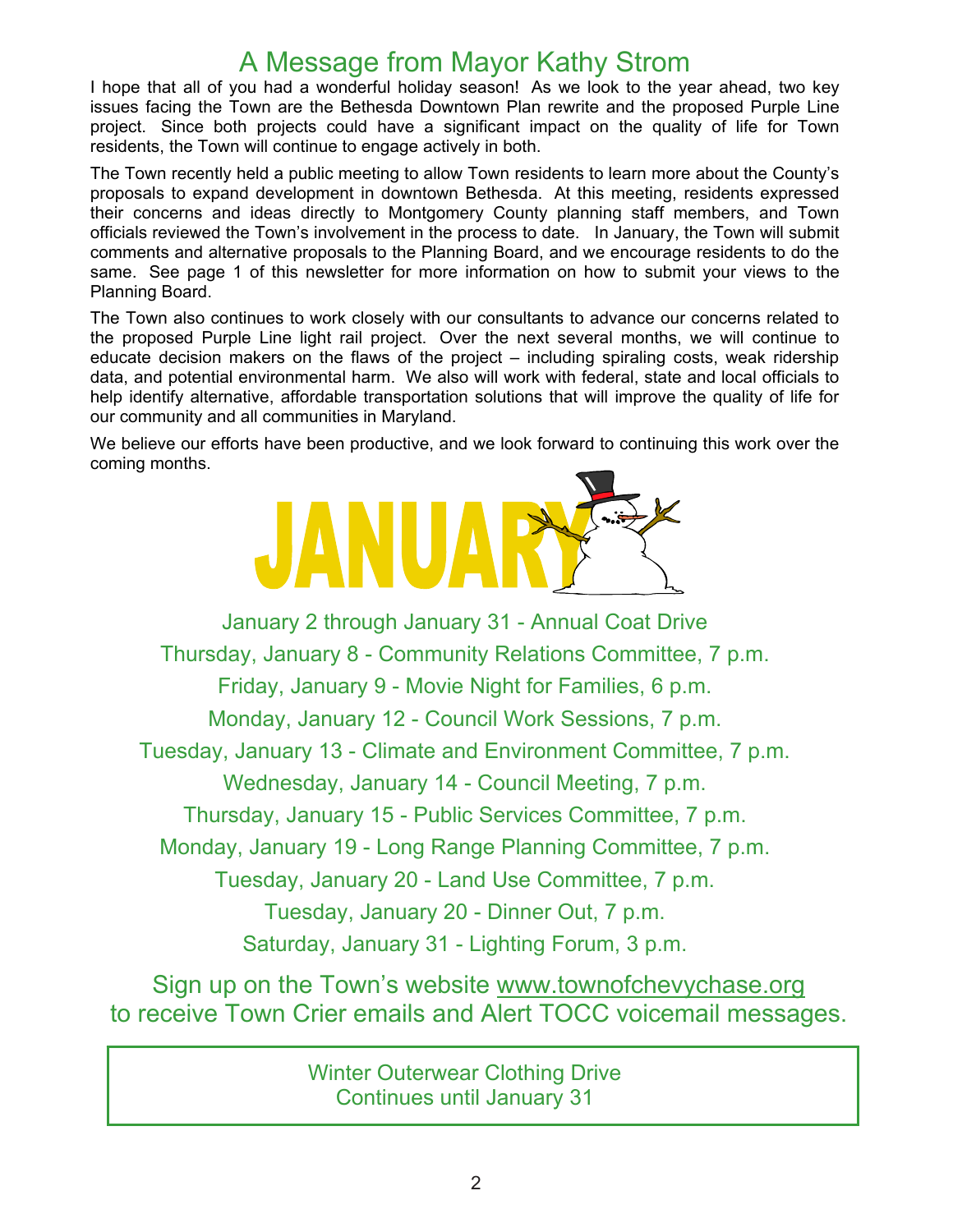**Town Events** 

#### Movie Night for Families Friday, January 9, 6 p.m., Town Hall

*Despicable Me* is the featured family flick at Movie Night for Families on Friday, January 9 at 6 p.m. This movie gets rave reviews and is sure to be a crowd pleaser. Enjoy pizza and popcorn with the movie. Showtime is 6 p.m. Space is limited, so please RSVP to the Town Office at townoffice@townofchevychase.org or 301-654-7144. Parents must accompany their children throughout the movie.

#### Dinner Out at Vino Volo Tuesday, January 20, 7 p.m.

Join your neighbors for Dinner Out at Vino Volo (7247 Woodmont Avenue, Bethesda). Vino Volo is a lively wine tasting establishment that offers local, national, and international wines. The menu offers small plates ranging from cheese, cured meats and salmon rolls to tacos, penne, and pizzettas. Visit the website at http://www.vinovolobethesdarow.com. RSVP by January 16 to the Town Office at 301-654-7144 or townoffice@townofchevychase.org. Sponsored by the Community Relations Committee, Dinner Out meets periodically at area restaurants giving Town residents the chance to get to know each other and share a meal out.

## Sunday Concerts 2015

Save the date for these musical events in 2015 for Town residents of all ages. Look for more details from the Community Relations Committee in future editions of the *Forecast*.

#### Karin & Mike Kelleher - Jazz -– Classical Fusion Sunday, February 8, 3 p.m. Town Hall

Town residents Karin and Mike Kelleher join fellow musicians to perform a unique mix of jazz and classical styles in the Town Hall. The ensemble includes a string quartet of violins, viola and cello along with an acoustic bass, drum, guitar and singer.

#### Simple Gifts - Learn to Play the Ukulele Sunday, March 8, 3 p.m., Town Hall

Simple Gifts shares its musical talents and teaches Town residents (children 8 and up and adults) how to play the ukulele. Participants learn two to three cords and the basics of strumming and fingerpicking and will perform as the opening act for the concert that follows the workshop.

#### Simple Gifts - Traditional Folk Tunes Sunday, March 8, 4 p.m., Town Hall

Two women plus twelve instruments equals one good time when Simple Gifts performs for Town residents. Playing fiddle, mandolin, banjo, recorders, bowed psaltery, hammered dulcimer, baritone fiddle, guitar and percussion, Simple Gifts puts its own distinctive stamp on traditional folk tunes.

#### Rockville Concert Band - Summer Tunes on Rosemary Circle Sunday, June 14, 5:30 p.m.

The Rockville Concert Band, entertaining Washington area music lovers since 1957, comes to Town this summer to perform outdoors on Rosemary Circle. A 70-person group of amateur musicians presents Dixieland, marches, big band era music, show tunes and much more.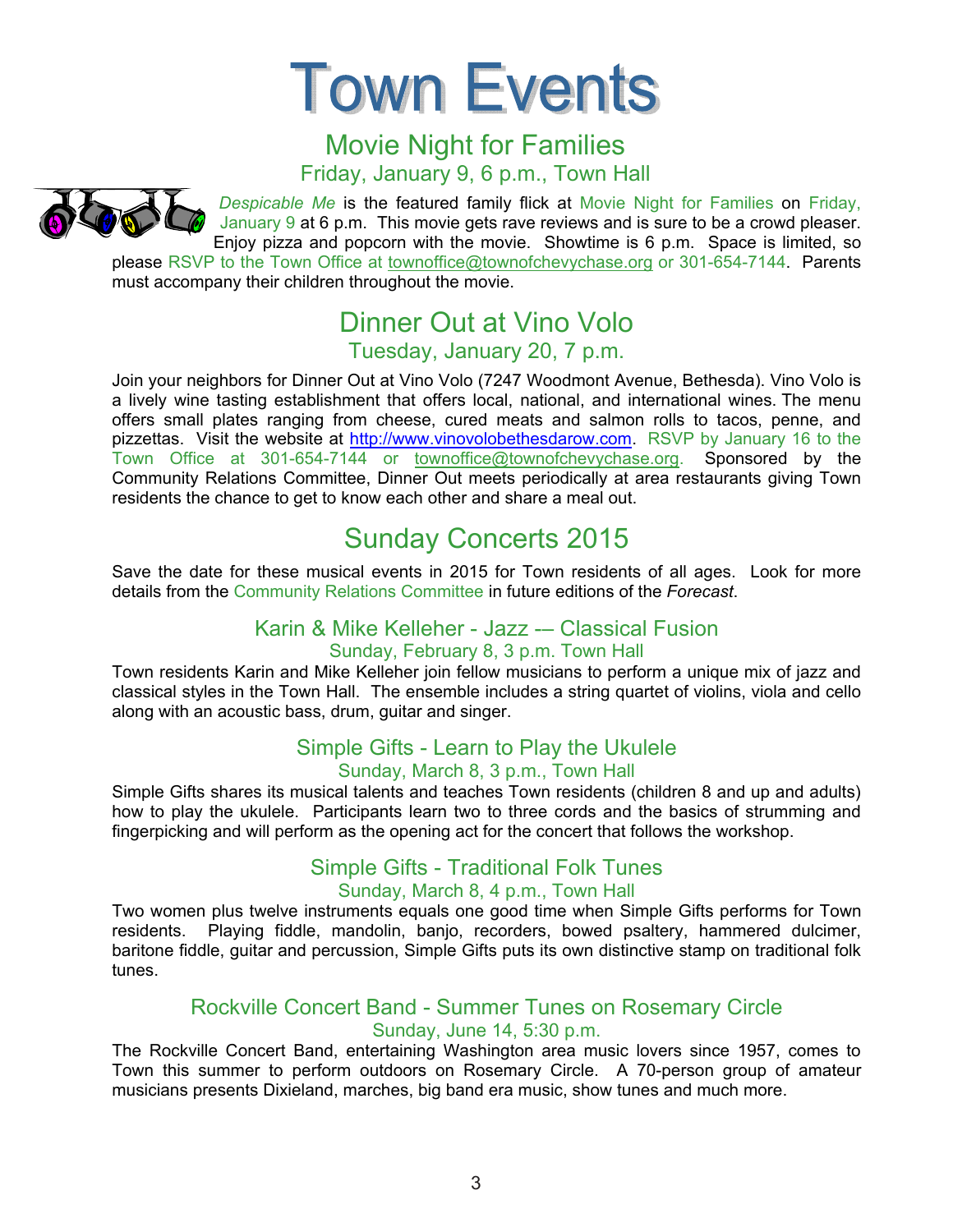# **Town Updates**

#### **CRIMEWATCH**

Please report all suspicious activity and crimes to the Montgomery County police at the nonemergency number 301-279-8000. For emergencies or crimes in process, call 911. Any information you can give to the police about criminal or suspicious activity in Town will help to make us safer. After you have contacted the police, please call the Town Office at 301-654-7144 with the information so we can update our records. Thank you!

#### Winter Storm Preparedness



A Winter Storm Preparedness reference guide was included in the December issue of the newsletter and is posted on the website. We encourage you to review the information and post the guide in a prominent place in your home. If you would like a hard copy dropped to you, please call the Town Office at 301-654-7144.

#### Please Remember to Shovel Your Sidewalk

It is important after inclement weather to make sure that the sidewalk adjacent to your house is cleared of snow and ice. If the accumulated snowfall is under 3 inches, you are responsible for clearing the sidewalk. The Town will assist with the clearing of public sidewalks when snow accumulates to 3 inches or more.





#### Recycle Your Christmas Tree!

The Town offers curbside pickup of Christmas trees. All wire, ornaments and tinsel must be removed. Please place the tree on the curb.

#### Household Organic Waste Collection

The Town continues to offer curbside household organic waste collection in partnership with the Compost Crew. There are many benefits to participating in this service, which residents must opt to receive. Participants receive a 5-gallon bin with lid and compostable liner. Every Tuesday, Compost Crew empties the bins at the curb, wipes them down, and replaces the liner. Participants also are eligible for two free bags of compost per year, which can be requested through the Town website (www.townofchevychase.org) or by contacting the Town Office. If you would like to participate, or if you would like more information, please contact the Town Office at 301-654-7144.

#### *Council Considers Tree Subcommittee Report continued from page 1*

At its December meeting, the Council discussed the subcommittee's proposal to allow one healthy tree to be removed by a homeowner once every five years. Asked to comment on the proposal, the Town attorney noted numerous legal and practical concerns. Upon considering such concerns, and in lieu of the subcommittee's proposal, the Council agreed to change certain tree removal procedures and processes with the intent of making it easier for residents to meet the requirements of the Town's tree ordinance while continuing to protect the tree canopy.

The Council agreed to 1) eliminate the tree removal appeal fee, 2) reexamine the list of trees exempt from the ordinance, 3) provide ongoing training to the Tree Board, and 4) engage in a comprehensive public education effort.

Since the Council was unable to consider all of the subcommittee's recommendations, the Council will hold a follow up work session on Monday, January 12 to complete its discussion. The Tree Subcommittee report and related documents are on the Town's website for review.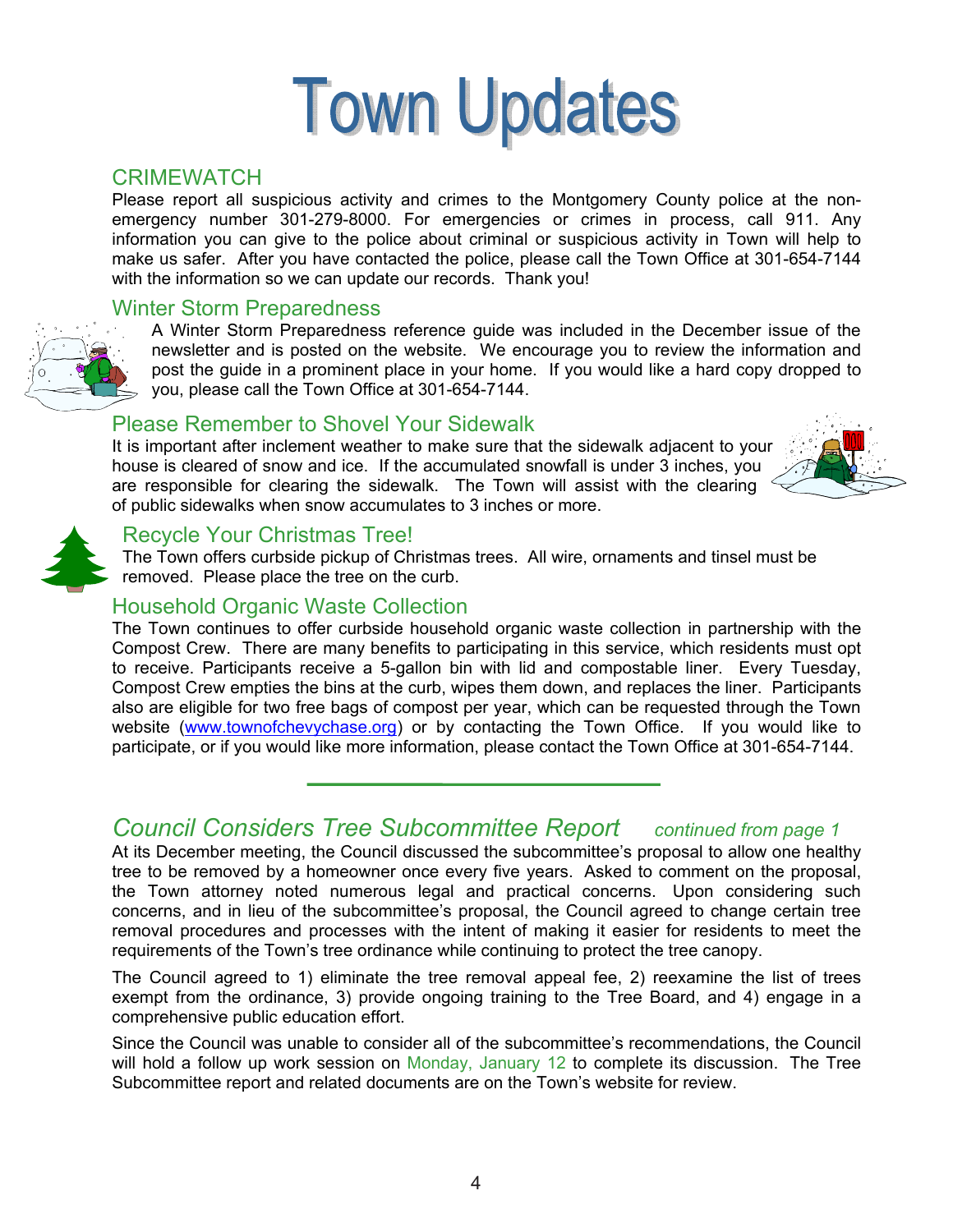# **Committee Corner**

## Land Use Committee

### Town Researches Options for Tot Lot

In response to resident interest in a "tot lot" playground, the Town, in conjunction with members of the Community Relations Committee and Land Use Committee, organized a meeting with the County and others to discuss this possibility. The meeting was productive and resulted in agreement that the existing playground at the Lawton Center provides the best location and available space for additional play equipment designed for 2-5 year olds. Given Montgomery Parks Department's current lack of funds for such a project, the Town Council has agreed to look into options and costs for providing tot equipment at the Lawton Center playground. We will provide updates as plans progress.

## Climate and Environment Committee Lighting Forum Saturday, January 31, Town Hall, 3 to 4:30 p.m.

Due to the federally mandated "phase out" of traditional incandescent light bulbs, 60, 75 & 100 watt bulbs are no longer manufactured as of 2014.

With new developments in LED lighting (light-emitting diodes), their 'color rendering' now compares favorably with incandescent light bulbs, with the added benefit of 80% energy savings and much, much less maintenance. But many choices confront homeowners in finding the right LED replacement bulbs.

Join your neighbors for an informal discussion and demonstration of the latest LED lighting sponsored by the Climate and Environment Committee. Hear about a special free, in-home lighting audit program being offered to Town residents and get some of your 'burning' questions answered, such as: Why LED's?, Which LED bulb fits my favorite lamp?, and What about CFL's?

 Refreshments will be provided. RSVP by Thursday, January 29 to the Town office at 301-654- 7144 or townoffice@townofchevychase.org.

## Introduction to Solar Energy

In early December, the Climate and Environment Committee hosted an event to introduce solar energy to an increasing number of interested residents. The program included an overview of the technology, economics, and aesthetics of solar energy. Town residents Kirk Renaud and Barney Frank led the discussion and helped the audience learn about what makes a home a good candidate for this technology.

Town residents Chris Wright, John Kolakowski and Marcie Meditch and her husband John Murphey (both architects) shared their experiences with using solar energy and participated in a panel discussion. All of these residents are very satisfied with their systems. (You can read more about the panel discussion on the Town website.) To date, about 30 homes in the Town have already gone solar.

For more information about solar energy, including detailed questions and answers from the program, references for installation companies, and a potential group discount program, we encourage you to visit the Town website, www.townofchevychase.org.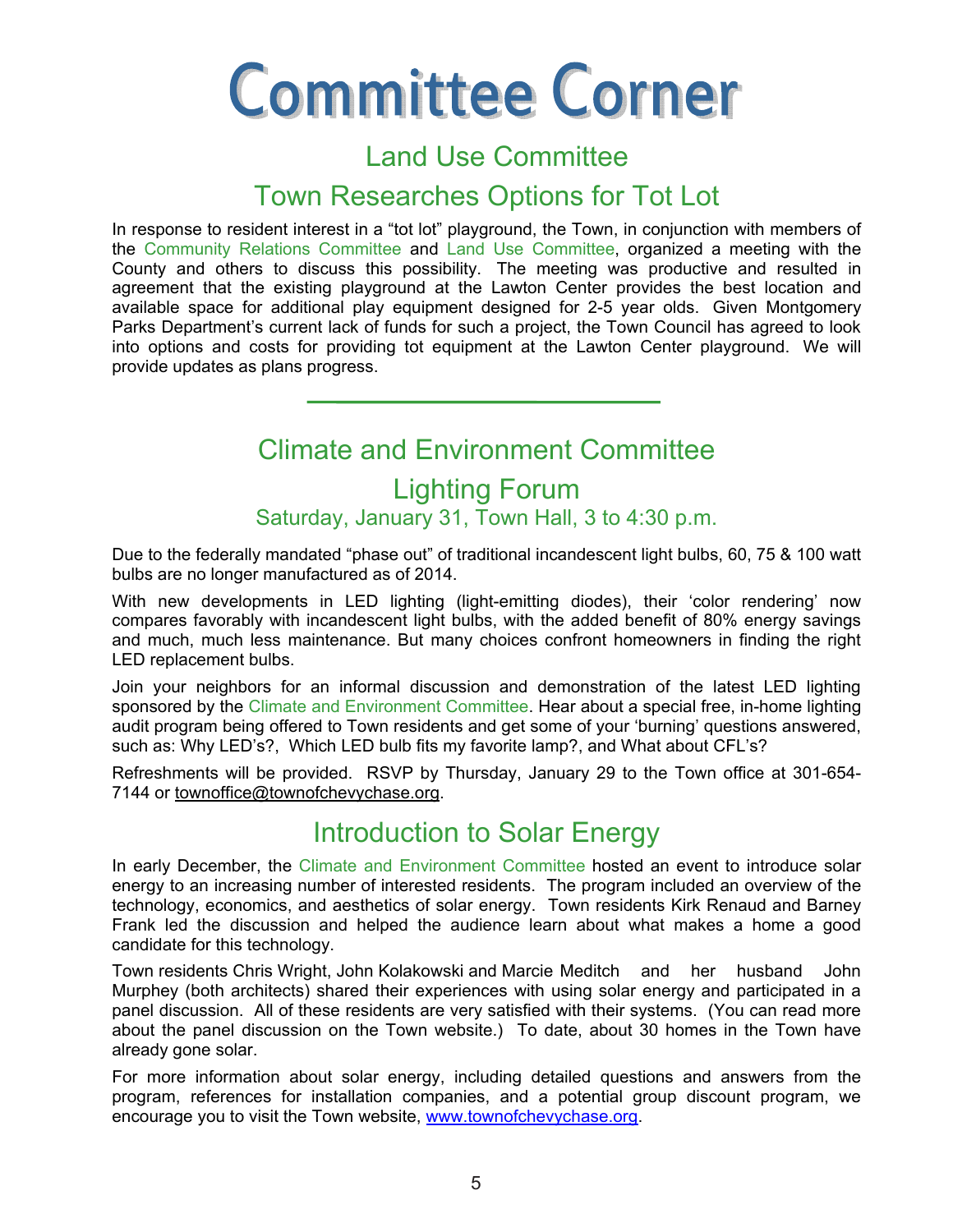## **Around and About Chevy Chase**

## Happy 2015 from Chevy Chase At Home!

Many thanks to all our wonderful neighbors who have been so supportive of CC@ H's efforts to make Chevy Chase a great community in which to "age in place." In the new year, we will continue to offer a number of interesting activities that are open to the public, as well as special events only for our members, friends, and volunteers.

The Brunch Bunch, which is open to all, will gather on Thursday, January 8, from 10 to 11:30 a.m. at the Olympia Cafe on Brookville Road. It's a great way to get together with old friends and to meet new ones, so drop by, order a cup of coffee or your entire breakfast, and join the conversation at the CC@ H table.

On Saturday, January 24, Jan Augustine will share tales and photos from her most recent adventure, *Walking the Camino: An Illustrated Talk on the History and Reality of Walking the Camino de Santiago de Compostela.* For six weeks in September and October, Jan walked the 750 km French route across northern Spain. Everyone is invited to come to the Chevy Chase Village Hall at 11 a.m. to hear all about it.

Our fitness classes, offered to all for a modest fee, will begin again in January. The new eight week session of the Wednesday morning (10:30 to 11:30 a.m.) Gentle Pilates/Balance Class starts on January 21; the Friday afternoon (2:30 to 3:30 p.m.) class begins on January 23. They both meet at the Chevy Chase United Methodist Church. Zumba Gold starts anew on January 21 at 11:45 a.m. at the Chevy Chase Village Hall. Register and pay in advance on the CC@ H website.

As always, we welcome new volunteers. If you would like to join our award-winning group, please sign up for the Volunteer Training class to be held on Thursday, January 15 from 10 a.m. to noon at the Town of Chevy Chase Town Hall. Application and release forms are found on the website www.chevychaseathome.org. In addition, a brief interview is required before the training date. Schedule your interview by calling the office at 301-657-3115.

## Studio at The Writer's Center Opens

With the recent renovation of the Writer's Center at 4508 Walsh Street, 18 bright, inviting rental work spaces are now available for writers to pen their next poem, essay, or story. These carrels include laptop ports with wi-fi. Users have access to the space 24 hours a day, 7 days a week with a keyed entrance just for the Studio.

For \$100 per month, writers can use the studio, or pay for 3 months in advance for \$250. There is a 15% discount for Writer's Center members. The Studio also includes a lounge in which subscribers can take a break from their writing efforts, have a snack, and chat about their craft.

"Ernest Hemingway did some of his best writing in cafes in Paris and Madrid. He preferred large, airy rooms that were not tomb-silent like a library, but places where people talk in low voices and leave you alone when they pass your table," said studio subscriber Geert van der Kolk. "He even wrote a story about it. He called it 'A Clean, Well-Lighted Place,' and that's exactly what you'll find at the new Studio at The Writer's Center on Walsh Street."

"Coffee shops are noisy. A home office presents too many distractions," said Stewart Moss, Executive Director of the center. "Our renovated space is just the spot for emerging and seasoned writers to write their next piece."

For more information about the Studio or the variety of writing workshops offered at The Writer's Center adjacent to our Town, you can visit The Writer's Center at www.writer.org or call 301-654-8664.